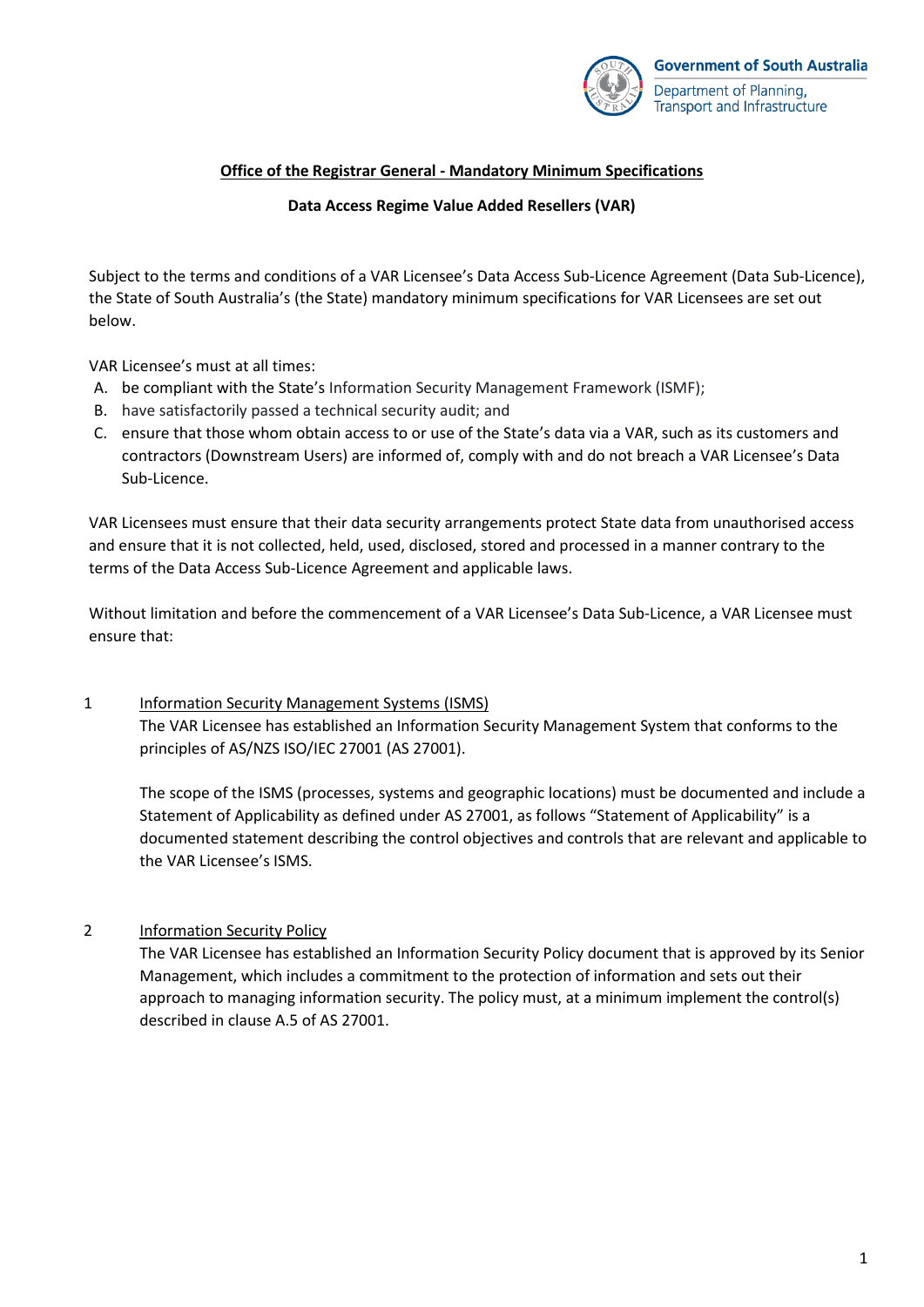# 3 Classification requirements

The VAR Licensee has classified the information in the State data to suitably reflect its importance, degree of sensitivity and protection requirements, and specified when such classifications must be periodically reviewed.

Once assigned a classification, the information must be appropriately handled to adhere to protection controls for confidentiality, integrity and availability as well as any other special handling measures applicable to the defined classification of the information*.*

The classification of each information asset must be documented and align with clause 6.6.2 of the AS ISO/IEC 20000.2 standard encompassing service management.

## 4 Workforce Management Security

The VAR Licensee has undertaken security checks on its personnel and established a process for undertaking the same at the recruitment stage and periodically during an individual's engagement.

The VAR Licensee's personnel have been adequately screened, commensurate to the sensitivity of information being handled.

The VAR Licensee has defined its personnel's security roles and responsibilities in accordance with its information security policy and ensure that information security policies are readily accessible and formally communicated to all of its personnel on a periodic basis.

## 5 Access Control

The VAR Licensee has established and documented its business requirements, policies and guidelines to implement access control mechanisms for its information assets.

The access control mechanisms for an information asset reflect the value of the asset to the VAR Licensee and any specific privacy or other information privacy requirements necessary based on the nature of the asset.

A VAR Licensee has implemented the control(s) and must implement the guidance described in clause 11.1.1 of the AS/NZS ISO/IEC 27002:2006 standard (alternately refer control 9.1.1 of the ISO/IEC 27002:2013 standard).

#### 6 Protection of the Data

The VAR Licensee has established policies and procedures to ensure that access to State data supplied pursuant to its Data Sub-Licence does not compromise in any way the security and integrity of the State data or the privacy of any personal information, so that it is not:

- Accessed by any unauthorised person(s); or
- Modified or reconstituted in any way, other than as contemplated by the Data Sub-Licence.

Ensure that the warning and copyright statement as set out in in the Data Sub-Licence (clause 3.3) are displayed on all copies of the State data.